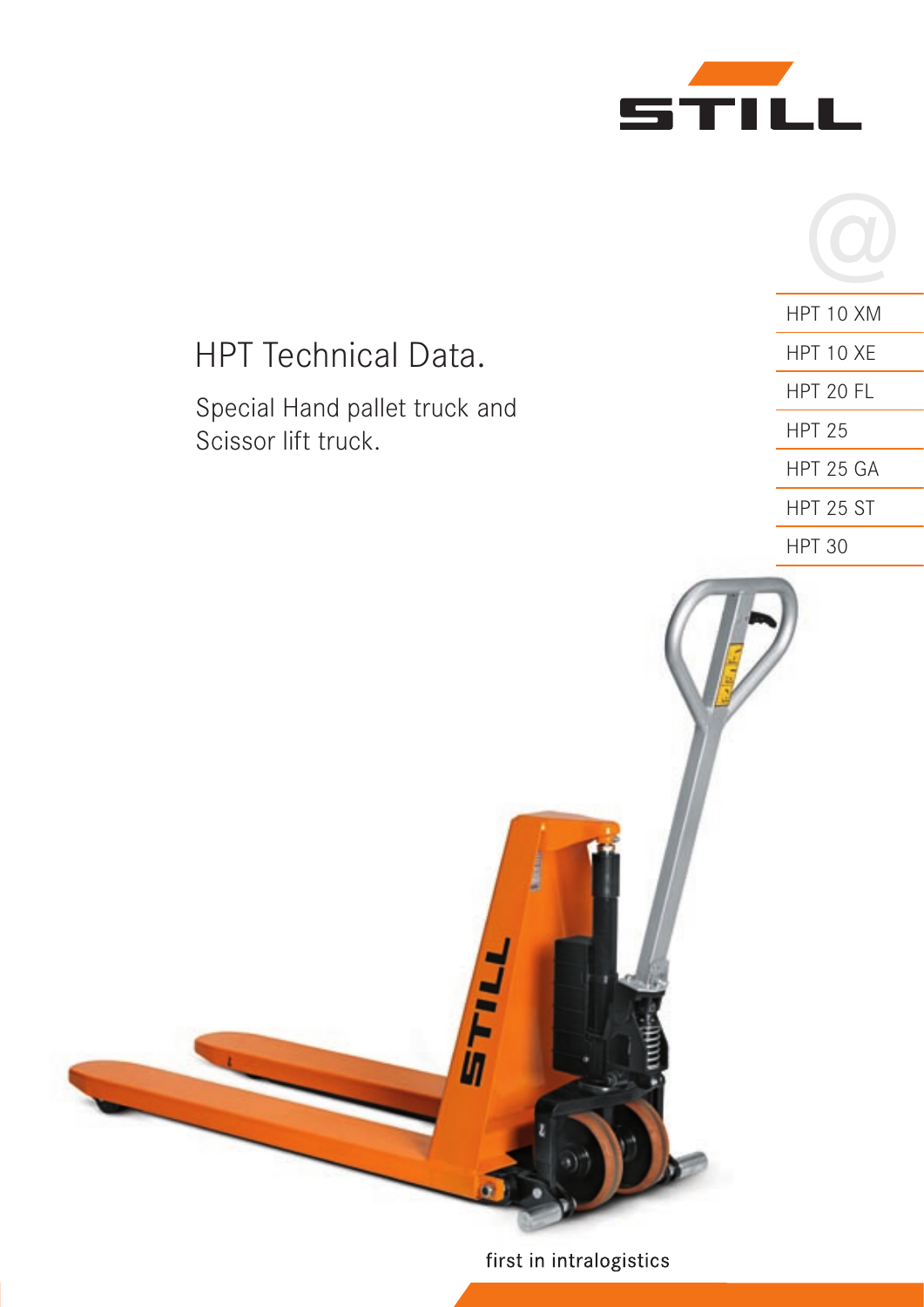| Technical Data and equipment |                      |    | <b>HPT 25</b>   | <b>HPT 25 ST</b> | HPT 25 GA       | <b>HPT 30</b>   | HPT 20 FL       | HPT 10 XM       | HPT 10 XE       |
|------------------------------|----------------------|----|-----------------|------------------|-----------------|-----------------|-----------------|-----------------|-----------------|
| I۵                           | Capacity             | Kg | 2500            | 2500             | 2500            | 3000            | 2000            | 1000            | 1000            |
|                              | Truck weight         | Kg | 63              | 69               | 63              | 67              | 71              | 104             | 141             |
|                              | Standard fork length | mm | 1150            | 1150             | 1150            | 1150            | 1150            | 1150            | 1150            |
| $\vert$ C                    | Load centre          | mm | 575             | 575              | 575             | 575             | 575             | 575             | 575             |
| L                            | Overall length       | mm | 1550            | 1550             | 1550            | 1550            | 1550            | 1526            | 1685            |
| $\overline{\varnothing}$     | Steer wheels         | mm | $200 \times 50$ | $200 \times 50$  | $200 \times 50$ | $200 \times 50$ | $200 \times 50$ | $200 \times 50$ | $200 \times 50$ |
| $\overline{\varnothing}$     | Tandem load rollers  | mm | 82 x 60         | 82 x 60          | 82 x 60         | 82 x 60         | $55 \times 58$  |                 |                 |
| $\overline{\varnothing}$     | Single load rollers  | mm | 82 x 82         | 82 x 82          | 82 x 82         | 82 x 82         |                 | 82 x 82         | 82 x 82         |
| W <sub>a</sub>               | Turning radius       | mm | 1385            | 1385             | 1385            | 1385            | 1385            | 1340            | 1445            |
| A <sub>st</sub>              | Working aisle width  | mm | 1832            | 1832             | 1832            | 1832            | 1832            | 1840            | 1945            |
| $b_1$                        | Width over forks     | mm | 525             | 525              | 525             | 525             | 525             | 540             | 540             |
| l e                          | Fork width           | mm | 150             | 150              | 150             | 150             | 160             | 160             | 160             |
| h <sub>13</sub>              | Lowered height       | mm | 85              | 85               | 85              | 85              | 56,5            | 85              | 85              |
| h <sub>3</sub>               | Lift height          | mm | 200             | 200              | 200             | 200             | 170             | 800             | 800             |



### **HPT 10 XM – Manual scissor lift truck.**

#### Capacity 1.000 kg.

The HPT 10 XM manual scissor lift truck combines the function of a lifting table with the helpfulness and versatility of a hand pallet truck. The operator friendly work height (up to 800 mm) protects the back when order picking, putting parts into stock, or when loading vehicles. For added safety, automatic supports stabilise the truck from 400 mm lift heights and above.



# **HPT 10 XE – Electro-hydraulic scissor lift truck.**

#### Capacity 1.000 kg.

The HPT 10 XE scissor lift truck comes with an electro-hydraulic lift fitted with a powerful 1.6 kW lift motor and 12V/60 Ah battery. The working surface (loading surface) can be adjusted quickly and effortlessly to the optimal work height at the push of a button. This not only makes using the truck child's play – putting goods into stock, order picking, loading, etc. – but also protects the operator's back. For even greater safety, automatic supports stabilise the truck from 400 mm lift heights and above.



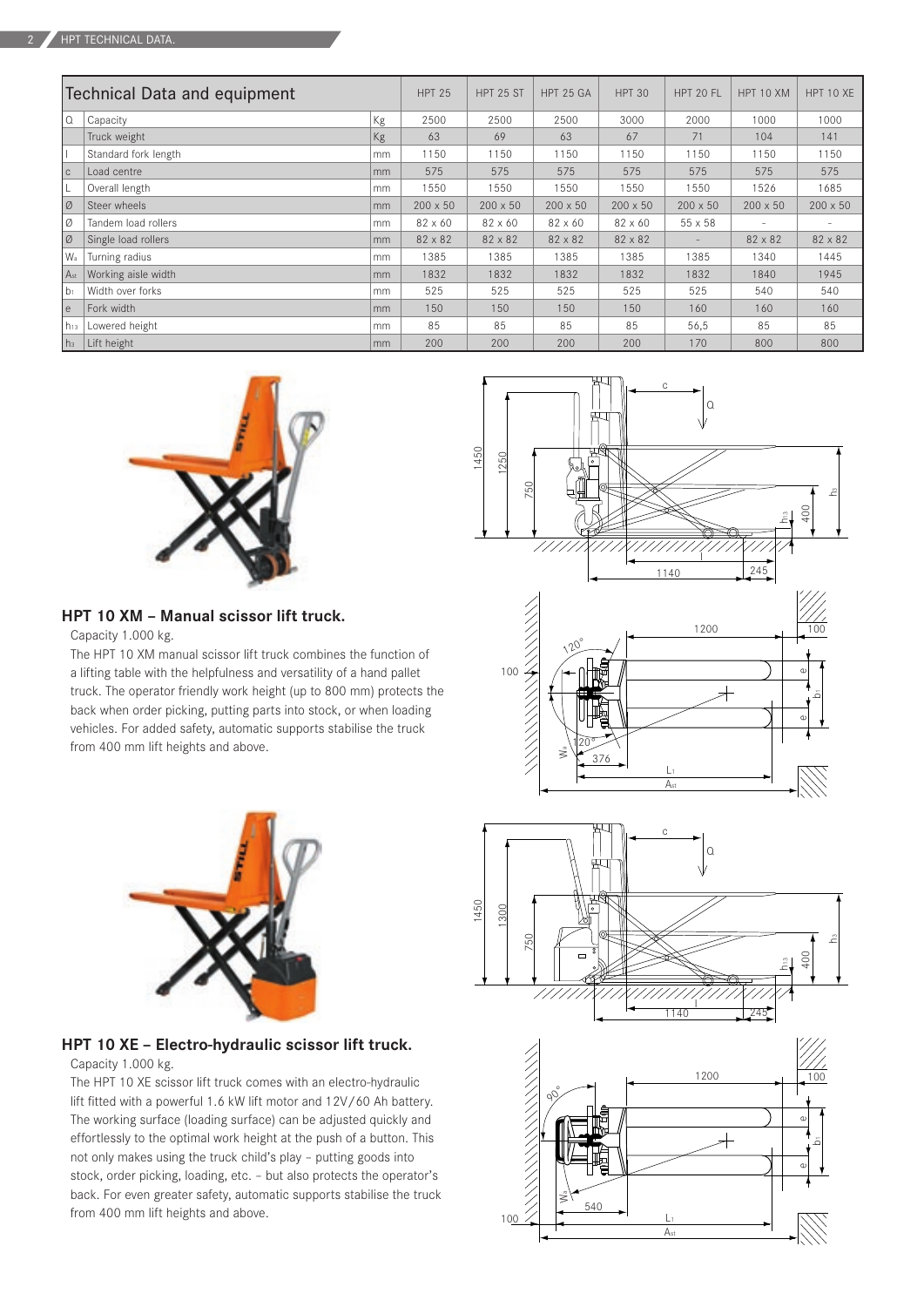## **HPT 25/HPT 30 – Hand pallet truck.**

#### Capacity 2.500 kg/3.000 kg.

The HPT 25 and HPT 30 hand pallet trucks stand out from the crowd thanks to their high quality build and user friendly design. These versatile all-rounders are available in 2.5 and 3.0 tonne capacities respectively, with various fork lengths and widths. Further individual equipment options round off the range.

3

#### **Tiller.**

- Ergonomic grip for fatigue free operation.
- A maximum steering lock of 205° gives excellent manoeuvrability, even in the tightest of spaces – such as loading and unloading lorries.

#### **Frame.**

- Warp resistant steel structure is capable of high loadings due to optimised fork geometry.
- Powder coated surfaces for high resistance to abrasion.
- Additional entry and exit rollers make it easier to pick up pallets from the side.

#### **Hydraulics.**

- Compact hydraulic unit with overload protection.
- Sensitive regulation of the lowering speed.
- Optional quick-lift function up to 250 kg.

#### **Wheels and tyres.**

- Nylon tyres for low rolling resistance and low steering effort.
- Polyurethane tyres for low running noise and low steering effort.
- Solid rubber tyres for quiet running and optimal floor adhesion.
- Tandem load rollers permit easier running on uneven floors.
- Option of service and parking brake.

#### **HPT 20 FL – Flat fork pallet truck.**

Capacity 2.000 kg.

With flat forks, the HPT 20 FL achieves a minimum floor height of just 56.5 mm, making it suitable for specialist low pallets, displays and packages. The forward tapered fork tips act as a skid plate and facilitate side entry into the pallet.

## **HPT 25 GA/HPT 25 ST – Corrosion protected hand pallet truck.**

#### Capacity 2.500 kg.

The HPT 25 GA is a galvanised version of the hand pallet truck as required in damp or cool operating conditions. This makes it ideal for agriculture, gardening businesses, market halls, or in harbour areas.

The HPT 25 ST is made of INOX stainless steel (AISI 304) as required in areas of highest hygiene, making it ideal for pharmaceutical, foodstuffs and chemical industries. The electropolished surfaces are dirt repellent and easy to clean, whilst the pump body (made of marine bronze) protects the hydraulic system from corrosion – even in high humidity. The totally enclosed roller bearings ensure optimal lubrication regardless of the application.